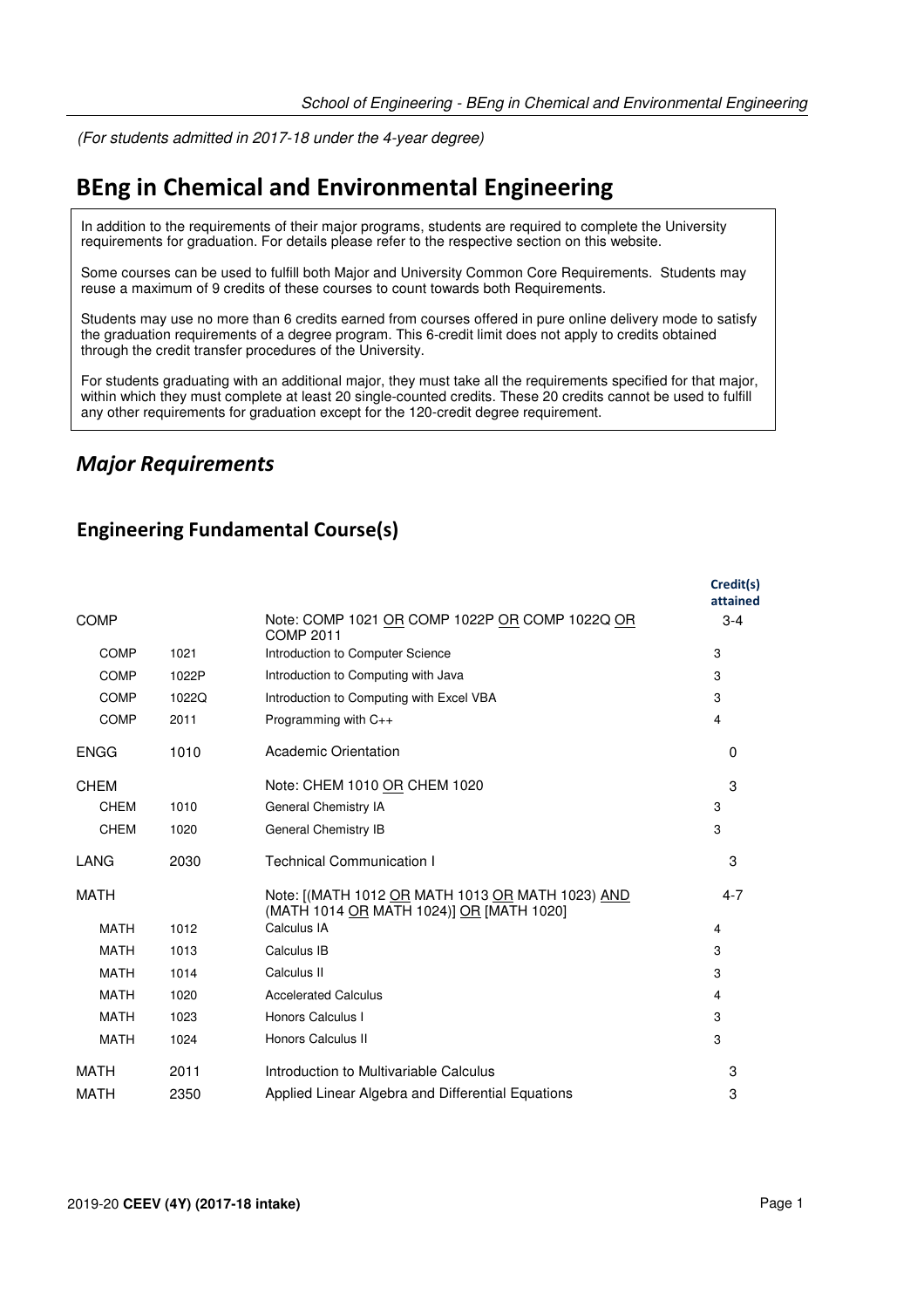| <b>PHYS</b> |      | Note: PHYS 1112 OR PHYS 1312                                                                                                                                             | 3     |
|-------------|------|--------------------------------------------------------------------------------------------------------------------------------------------------------------------------|-------|
| <b>PHYS</b> | 1112 | General Physics I with Calculus                                                                                                                                          | 3     |
| <b>PHYS</b> | 1312 | Honors General Physics I                                                                                                                                                 | 3     |
| <b>SENG</b> |      | Engineering Introduction course (If the students take an<br>introduction course included in their major, this course can be<br>counted towards their major requirement.) | $3-4$ |
| <b>CENG</b> | 1000 | Introduction to Chemical and Biological Engineering                                                                                                                      | 3     |
| <b>CIVL</b> | 1100 | Discovering Civil and Environmental Engineering                                                                                                                          | 3     |
| <b>COMP</b> | 1021 | Introduction to Computer Science                                                                                                                                         | 3     |
| <b>ELEC</b> | 1100 | Introduction to Electro-Robot Design                                                                                                                                     | 4     |
| <b>ELEC</b> | 1200 | A System View of Communications: from Signals to Packets                                                                                                                 | 4     |
| <b>ENGG</b> | 1100 | First Year Cornerstone Engineering Design Project Course                                                                                                                 | 3     |
| <b>IEDA</b> | 2010 | Industrial Engineering and Decision Analytics                                                                                                                            | 3     |
| <b>IEDA</b> | 2200 | <b>Engineering Management</b>                                                                                                                                            | 3     |
| <b>MECH</b> | 1901 | <b>Automotive Engineering</b>                                                                                                                                            | 3     |
| <b>MECH</b> | 1902 | Energy Systems in a Sustainable World                                                                                                                                    | 3     |
| <b>MECH</b> | 1905 | <b>Buildings for Contemporary Living</b>                                                                                                                                 | 3     |
| <b>MECH</b> | 1906 | Mechanical Engineering for Modern Life                                                                                                                                   | 3     |

# **Required Course(s)**

|                  |      |                                                        | Credit(s)<br>attained |
|------------------|------|--------------------------------------------------------|-----------------------|
| <b>CENG/BIEN</b> |      | Note: CENG 1000 OR BIEN 1010                           | 3                     |
| <b>CENG</b>      | 1000 | Introduction to Chemical and Biological Engineering    | 3                     |
| <b>BIEN</b>      | 1010 | Introduction to Biomedical Engineering                 | 3                     |
| <b>CENG</b>      | 1010 | Academic and Professional Development I                | $\Omega$              |
| <b>CENG</b>      | 1700 | Introduction to Environmental Engineering              | 3                     |
| <b>CENG</b>      | 1980 | Industrial Training                                    | $\Omega$              |
| <b>CENG</b>      | 2110 | Process and Product Design Principles                  | 3                     |
| <b>CENG</b>      | 2210 | Chemical and Biological Engineering Thermodynamics     | 3                     |
| <b>CENG</b>      | 2220 | <b>Process Fluid Mechanics</b>                         | 3                     |
| <b>CENG</b>      | 3110 | Process Dynamics and Control                           | 3                     |
| <b>CENG</b>      | 3120 | Process Design and Integration                         | 3                     |
| <b>CENG</b>      | 3210 | <b>Separation Processes</b>                            | 3                     |
| <b>CENG</b>      | 3220 | <b>Heat and Mass Transfer</b>                          | 3                     |
| <b>CENG</b>      | 3230 | Chemical and Biological Reaction Engineering           | 3                     |
| <b>CENG</b>      | 3950 | Chemical and Environmental Engineering Laboratory      | 4                     |
| <b>CENG</b>      | 4130 | <b>Plant Design and Economics</b>                      | 3                     |
| <b>CENG</b>      | 4710 | <b>Environmental Control</b>                           | 3                     |
| <b>CENG</b>      | 4720 | Environmental Impact Assessment and Management Systems | 3                     |
| <b>CENG</b>      |      | Note: CENG 4920 OR CENG 4930 OR CENG 4940              | 6                     |
| <b>CENG</b>      | 4920 | Chemical Engineering Capstone Design                   | 6                     |
| <b>CENG</b>      | 4930 | Chemical Engineering Thesis Research                   | 6                     |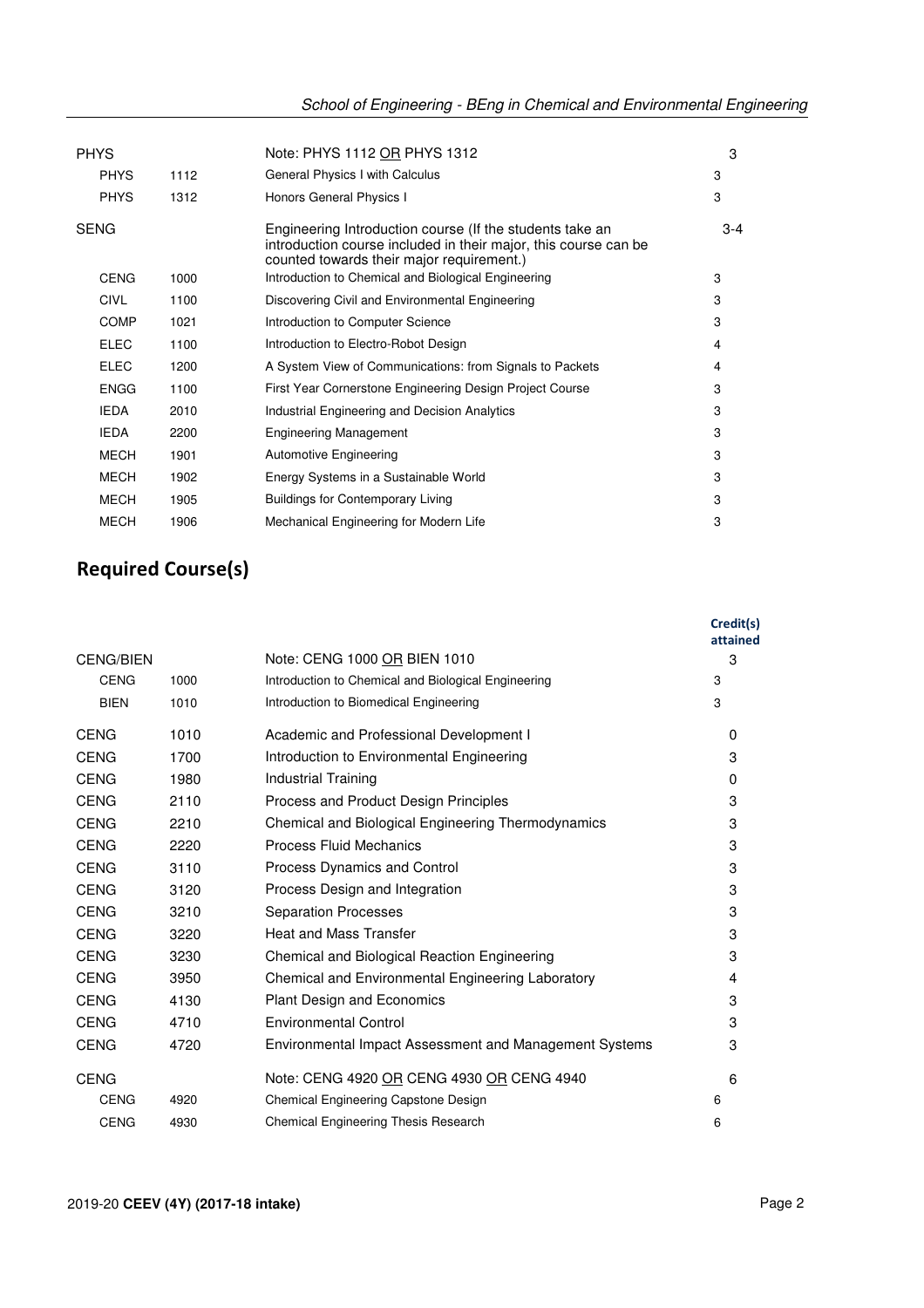| School of Engineering - BEng in Chemical and Environmental Engineering |
|------------------------------------------------------------------------|
|------------------------------------------------------------------------|

| <b>CENG</b>      | 4940 | Chemical Engineering Industrial Project                                       | 6 |
|------------------|------|-------------------------------------------------------------------------------|---|
| <b>BIEN/LIFS</b> |      | Note: BIEN 2610 OR LIFS 1901 OR LIFS 1902 OR LIFS 2040<br><b>OR LIFS 2210</b> | 3 |
| <b>BIEN</b>      | 2610 | <b>Chemical Biology for Engineers</b>                                         | 3 |
| <b>LIFS</b>      | 1901 | General Biology I                                                             | 3 |
| <b>LIFS</b>      | 1902 | General Biology II                                                            | 3 |
| <b>LIFS</b>      | 2040 | Cell Biology                                                                  | 3 |
| <b>LIFS</b>      | 2210 | <b>Biochemistry I</b>                                                         | 3 |
| ENGG             | 2010 | <b>Engineering Seminar Series</b>                                             | 0 |
| <b>CHEM</b>      | 1050 | Laboratory for General Chemistry I                                            |   |
| <b>CHEM</b>      | 2111 | <b>Fundamentals of Organic Chemistry</b>                                      | 3 |
| <b>CHEM</b>      |      | Note: CHEM 2155 OR CHEM 2355                                                  |   |
| <b>CHEM</b>      | 2155 | Fundamental Organic Chemistry Laboratory                                      |   |
| <b>CHEM</b>      | 2355 | <b>Fundamental Analytical Chemistry Laboratory</b>                            |   |
| <b>CHEM</b>      | 2311 | <b>Analytical Chemistry</b>                                                   | 3 |
| LANG             | 4035 | Technical Communication II for Chemical and Biological<br>Engineering         | 3 |

# **Elective(s)**

|                           |      |                                                                   | <b>Minimum</b><br>credit(s)<br>required |
|---------------------------|------|-------------------------------------------------------------------|-----------------------------------------|
| SENG/SSCI/<br><b>ENVR</b> |      | CEEV Depth Elective (1 course from the specified elective list)   | 3                                       |
| <b>CENG</b>               | 4140 | Energy Resources, Conversions and Technologies                    | 3                                       |
| <b>CENG</b>               | 4150 | Product and Process Design in Chemical and Biological Engineering | 3                                       |
| <b>CIVL</b>               | 3420 | Water and Wastewater Engineering                                  | 3                                       |
| <b>CIVL</b>               | 4470 | Air Quality Control and Management                                | 3                                       |
| <b>CHEM</b>               | 4310 | <b>Environmental Chemistry</b>                                    | 3                                       |
| <b>CHEM</b>               | 4320 | <b>Environmental Analytical Chemistry</b>                         | 3                                       |
| <b>ENVR</b>               | 3110 | Sustainable Development                                           | 3                                       |
| <b>ENVR</b>               | 3210 | Environmental Technology                                          | 3                                       |
| <b>ENVR</b>               | 3220 | Energy Resources and Usage                                        | 3                                       |
| <b>ENVR</b>               | 3310 | <b>Green Business Strategy</b>                                    | 3                                       |
| <b>ENVR</b>               | 3410 | Economics for Environmental Policy and Management                 | 3                                       |
| <b>ENVS</b>               | 2003 | Introduction to Atmospheric Science                               | 3                                       |